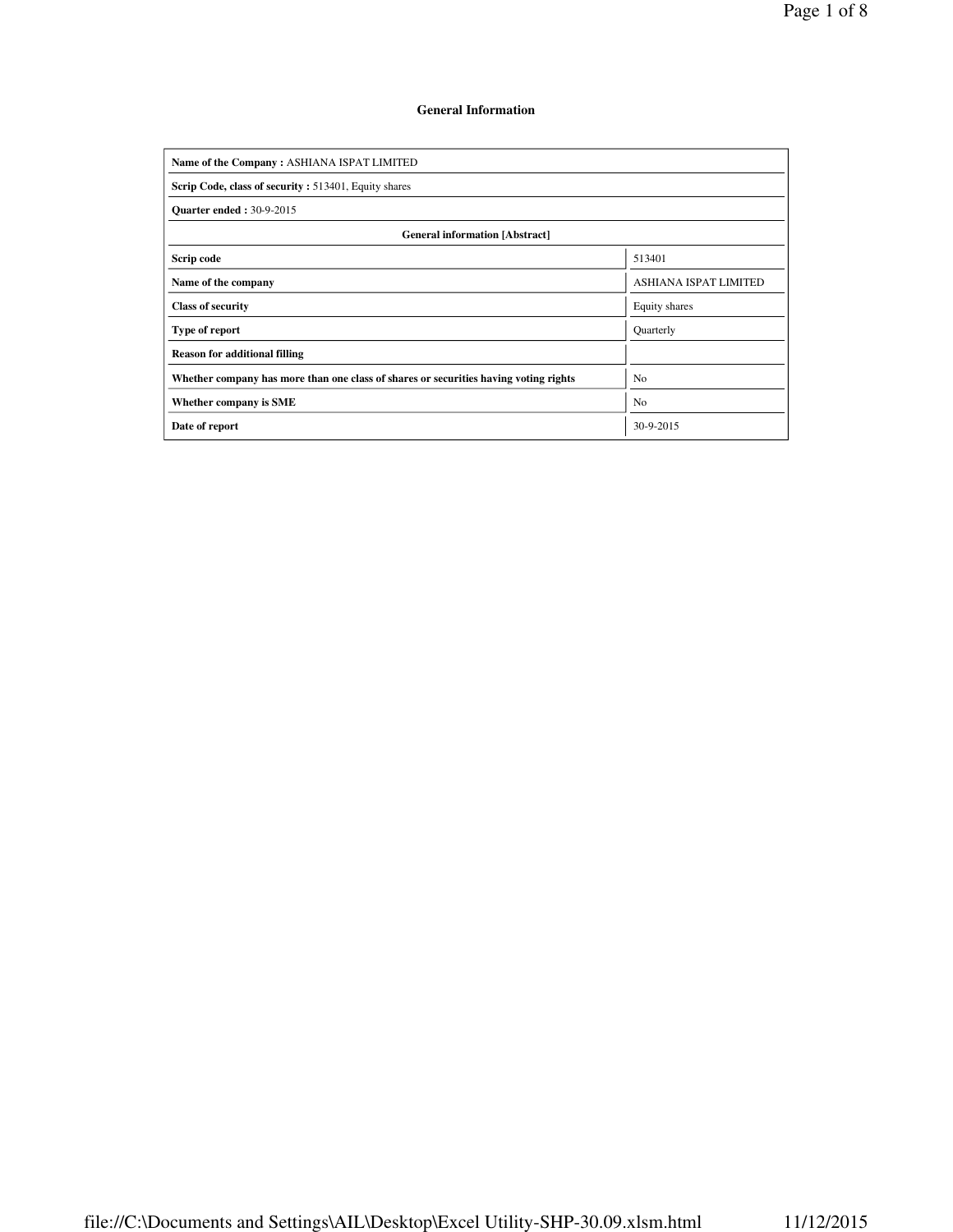### **Disclosure of shareholding pattern**

| Name of the Company: ASHIANA ISPAT LIMITED           |                                                                                                            |                                        |                                                                             |                                                                                                                           |  |  |  |  |  |  |
|------------------------------------------------------|------------------------------------------------------------------------------------------------------------|----------------------------------------|-----------------------------------------------------------------------------|---------------------------------------------------------------------------------------------------------------------------|--|--|--|--|--|--|
| Scrip Code, class of security: 513401, Equity shares |                                                                                                            |                                        |                                                                             |                                                                                                                           |  |  |  |  |  |  |
| <b>Quarter ended: 30-9-2015</b>                      |                                                                                                            |                                        |                                                                             |                                                                                                                           |  |  |  |  |  |  |
|                                                      | Disclosure of notes on shareholding pattern                                                                |                                        |                                                                             | <b>Notes</b>                                                                                                              |  |  |  |  |  |  |
|                                                      | Partly paid-up shares                                                                                      |                                        |                                                                             |                                                                                                                           |  |  |  |  |  |  |
| ID                                                   | <b>Description partly paid-up</b><br>shares                                                                | Number of<br>partly paid-up<br>shares  | As a percentage of total<br>number of partly paid-up<br>shares              | As a percentage of total number of<br>shares of the company                                                               |  |  |  |  |  |  |
|                                                      | Shares held by promoter or promoter group                                                                  |                                        |                                                                             |                                                                                                                           |  |  |  |  |  |  |
|                                                      | <b>Total Shares held by promoter or</b><br>promoter group                                                  |                                        |                                                                             |                                                                                                                           |  |  |  |  |  |  |
|                                                      | Shares held by public                                                                                      |                                        |                                                                             |                                                                                                                           |  |  |  |  |  |  |
| 1                                                    | <b>EOUITY</b>                                                                                              | 406600                                 | 100                                                                         | 9.11                                                                                                                      |  |  |  |  |  |  |
|                                                      | <b>Total Shares held by public</b>                                                                         | 406600                                 | 100                                                                         | 9.11                                                                                                                      |  |  |  |  |  |  |
| Total                                                |                                                                                                            | 406600                                 | 100                                                                         | 9.11                                                                                                                      |  |  |  |  |  |  |
|                                                      | <b>Outstanding convertible securities</b>                                                                  |                                        |                                                                             |                                                                                                                           |  |  |  |  |  |  |
| ID                                                   | <b>Description of outstanding</b><br>convertible securities                                                | Number of<br>outstanding<br>securities | As a percentage of total<br>number of outstanding<br>convertible securities | As a percentage of total number of<br>shares of the company, assuming full<br>conversion of the convertible<br>securities |  |  |  |  |  |  |
|                                                      | Shares held by promoter or promoter group                                                                  |                                        |                                                                             |                                                                                                                           |  |  |  |  |  |  |
|                                                      | Total shares held by promoter or<br>promoter group                                                         |                                        |                                                                             |                                                                                                                           |  |  |  |  |  |  |
|                                                      | Shares held by public                                                                                      |                                        |                                                                             |                                                                                                                           |  |  |  |  |  |  |
|                                                      | <b>Total Shares held by public</b>                                                                         |                                        |                                                                             |                                                                                                                           |  |  |  |  |  |  |
| <b>Total</b>                                         |                                                                                                            |                                        |                                                                             |                                                                                                                           |  |  |  |  |  |  |
|                                                      | <b>Warrants</b>                                                                                            |                                        |                                                                             |                                                                                                                           |  |  |  |  |  |  |
| ID                                                   | <b>Description of warrants</b>                                                                             | Number of<br>warrants                  | As a percentage of total<br>number of warrants                              | As a percentage of total number of<br>shares of the company, assuming full<br>conversion of warrants                      |  |  |  |  |  |  |
|                                                      | Shares held by promoter or promoter group                                                                  |                                        |                                                                             |                                                                                                                           |  |  |  |  |  |  |
|                                                      | <b>Total Shares held by promoter or</b><br>promoter group                                                  |                                        |                                                                             |                                                                                                                           |  |  |  |  |  |  |
|                                                      | Shares held by public                                                                                      |                                        |                                                                             |                                                                                                                           |  |  |  |  |  |  |
|                                                      | <b>Total Shares held by public</b>                                                                         |                                        |                                                                             |                                                                                                                           |  |  |  |  |  |  |
| <b>Total</b>                                         |                                                                                                            |                                        |                                                                             |                                                                                                                           |  |  |  |  |  |  |
|                                                      | Total paid-up capital of the company<br>assuming full conversion of warrants<br>and convertible securities | 4464800                                |                                                                             |                                                                                                                           |  |  |  |  |  |  |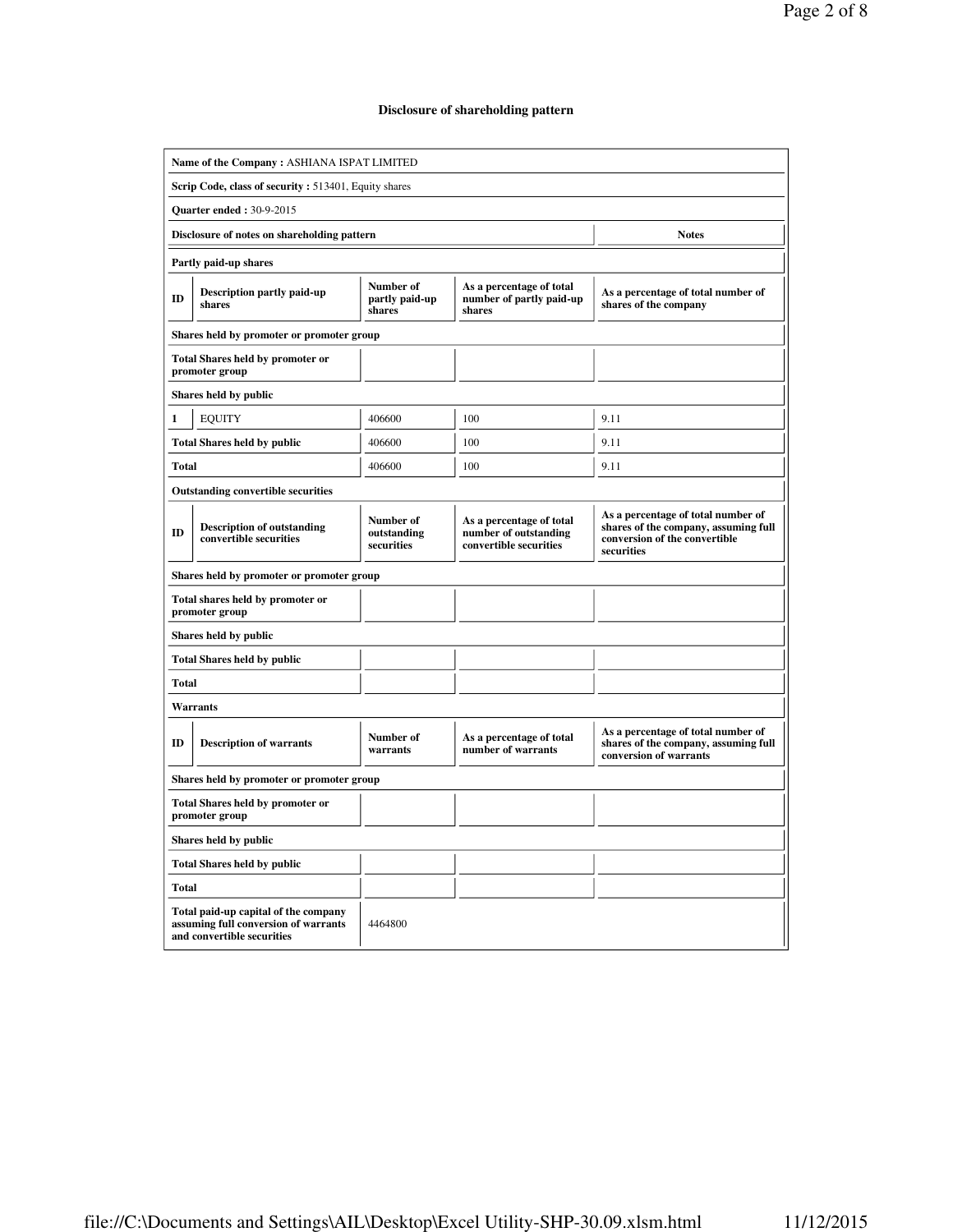# **Disclosure of fully paid-up shares**

|            | Name of the Company: ASHIANA ISPAT LIMITED                                 |                                                |                                                    |                                        |                                                       |                                         |                                       |                                              |                                |
|------------|----------------------------------------------------------------------------|------------------------------------------------|----------------------------------------------------|----------------------------------------|-------------------------------------------------------|-----------------------------------------|---------------------------------------|----------------------------------------------|--------------------------------|
|            | Scrip Code, class of security: 513401, Equity shares                       |                                                |                                                    |                                        |                                                       |                                         |                                       |                                              |                                |
|            | <b>Ouarter ended: 30-9-2015</b>                                            |                                                |                                                    |                                        |                                                       |                                         |                                       |                                              |                                |
|            | Disclosure of notes on fully paid-up shares                                |                                                |                                                    |                                        |                                                       |                                         |                                       |                                              | <b>Notes</b>                   |
|            | <b>Category code</b>                                                       |                                                |                                                    |                                        |                                                       | percentage of total<br>number of shares | <b>Total Shareholding as a</b>        | Shares pledged or<br>otherwise<br>encumbered |                                |
|            |                                                                            |                                                | Number of<br>shareholders                          | <b>Total</b><br>number<br>of<br>shares | Number of<br>shares held in<br>dematerialised<br>form | As a<br>percentage<br>of $(A+B)$        | As a<br>percentage<br>of<br>$(A+B+C)$ | Number<br>of<br>shares                       | As a<br>percentage             |
| <b>(I)</b> | (II)                                                                       |                                                | (III)                                              | (IV)                                   | (V)                                                   | (VI)                                    | (VII)                                 | (VIII)                                       | $(IX)=$<br>(VIII)/(IV)<br>*100 |
| (A)        |                                                                            |                                                | <b>Shareholding of Promoter and Promoter Group</b> |                                        |                                                       |                                         |                                       |                                              |                                |
| (1)        | Indian                                                                     |                                                |                                                    |                                        |                                                       |                                         |                                       |                                              |                                |
| (a)        | <b>Individuals or Hindu</b><br>undivided family                            |                                                | 11                                                 | 1592500                                | 1402700                                               | 35.67                                   | 35.67                                 |                                              |                                |
| (b)        | Central government or<br>State government(s)                               |                                                |                                                    |                                        |                                                       |                                         |                                       |                                              |                                |
| (c)        | <b>Bodies corporate</b>                                                    |                                                | $\mathbf{1}$                                       | 40000                                  | 40000                                                 | 0.9                                     | 0.9                                   |                                              |                                |
| (d)        | <b>Financial institutions or</b><br>banks                                  |                                                |                                                    |                                        |                                                       |                                         |                                       |                                              |                                |
| (e)        | Any other<br>(specify)                                                     | <b>Description</b><br>of<br><b>Shareholder</b> |                                                    |                                        |                                                       |                                         |                                       |                                              |                                |
|            |                                                                            | <b>Total Others</b>                            |                                                    |                                        |                                                       |                                         |                                       |                                              |                                |
|            |                                                                            | Sub Total $(A)$ $(1)$                          | 12                                                 | 1632500                                | 1442700                                               | 36.56                                   | 36.56                                 |                                              |                                |
| (2)        | Foreign                                                                    |                                                |                                                    |                                        |                                                       |                                         |                                       |                                              |                                |
| (a)        | Non-resident individuals or<br>foreign individuals                         |                                                |                                                    |                                        |                                                       |                                         |                                       |                                              |                                |
| (b)        | <b>Bodies corporate</b>                                                    |                                                |                                                    |                                        |                                                       |                                         |                                       |                                              |                                |
| (c)        | <b>Institutions</b>                                                        |                                                |                                                    |                                        |                                                       |                                         |                                       |                                              |                                |
| (d)        | Qualified foreign investor                                                 |                                                |                                                    |                                        |                                                       |                                         |                                       |                                              |                                |
| (e)        | Any other<br>$\left( \text{specificity} \right)$                           | <b>Description</b><br>of<br>Shareholder        |                                                    |                                        |                                                       |                                         |                                       |                                              |                                |
|            |                                                                            | <b>Total Others</b>                            |                                                    |                                        |                                                       |                                         |                                       |                                              |                                |
|            |                                                                            | Sub-Total $(A)$ $(2)$                          |                                                    |                                        |                                                       |                                         |                                       |                                              |                                |
|            | <b>Total Shareholding of Promoter</b><br>and Promoter Group $(A) = (A)(1)$ | $+(A)(2)$                                      | 12                                                 | 1632500                                | 1442700                                               | 36.56                                   | 36.56                                 |                                              |                                |
| (B)        | <b>Public Shareholding</b>                                                 |                                                |                                                    |                                        |                                                       |                                         |                                       |                                              |                                |
| (1)        | <b>Institutions</b>                                                        |                                                |                                                    |                                        |                                                       |                                         |                                       |                                              |                                |
| (a)        | <b>Mutual funds or UTI</b>                                                 |                                                |                                                    |                                        |                                                       |                                         |                                       |                                              |                                |
| (b)        | <b>Financial institutions or</b><br>banks                                  |                                                |                                                    |                                        |                                                       |                                         |                                       |                                              |                                |
| (c)        | Central government or<br>State government(s)                               |                                                |                                                    |                                        |                                                       |                                         |                                       |                                              |                                |
| (d)        | Venture capital funds                                                      |                                                |                                                    |                                        |                                                       |                                         |                                       |                                              |                                |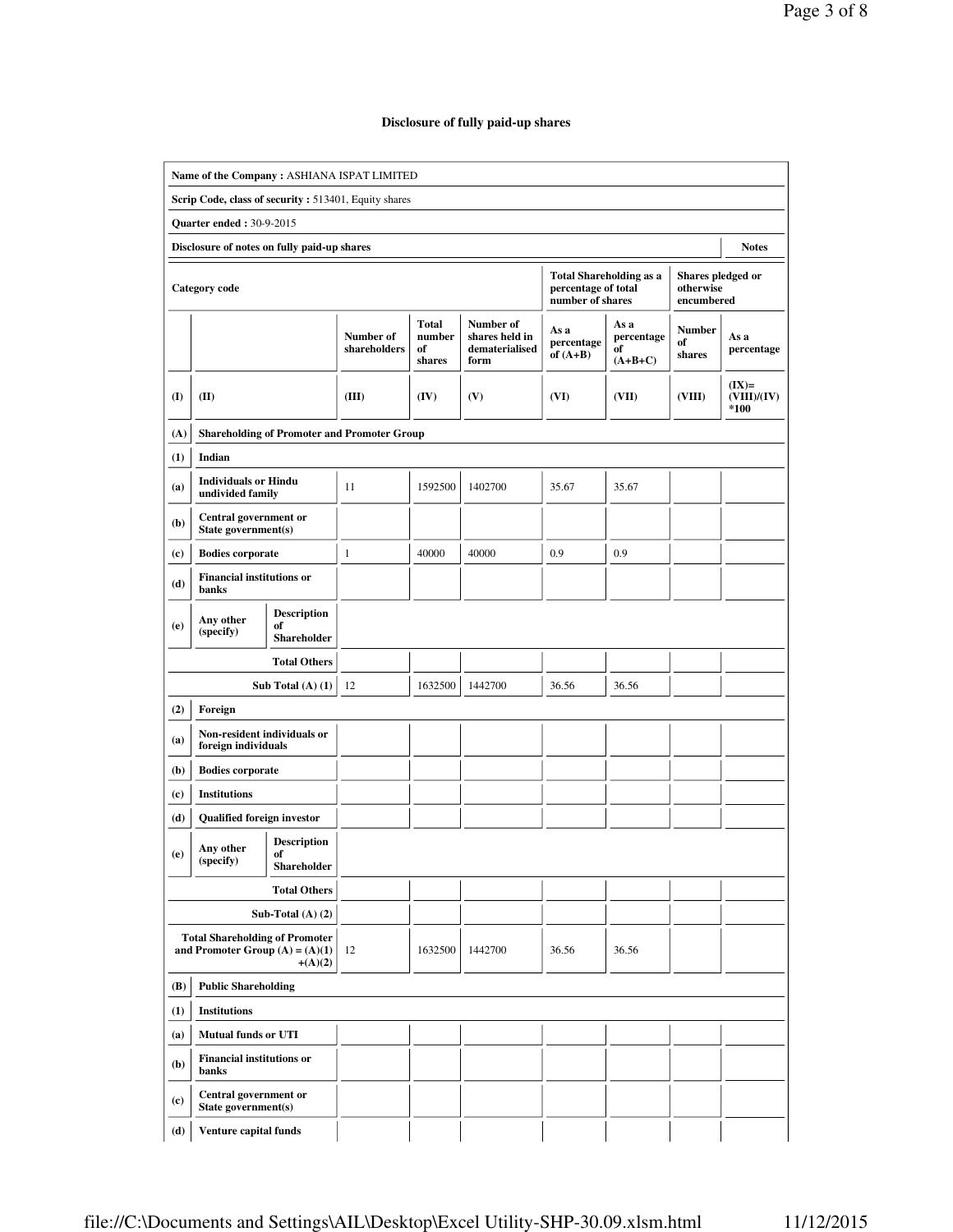| (e)<br><b>Insurance companies</b> |                                                                                                |                                         |         |         |                                                                                  |                  |                  |  |
|-----------------------------------|------------------------------------------------------------------------------------------------|-----------------------------------------|---------|---------|----------------------------------------------------------------------------------|------------------|------------------|--|
| (f)                               | <b>Foreign institutional</b><br>investors                                                      |                                         |         |         |                                                                                  |                  |                  |  |
| (g)                               | Foreign venture capital<br>investors                                                           |                                         |         |         |                                                                                  |                  |                  |  |
| (h)                               | Qualified foreign investor                                                                     |                                         |         |         |                                                                                  |                  |                  |  |
| $\left( \mathbf{k}\right)$        | Any other<br>(specify)                                                                         | <b>Description</b><br>of<br>Shareholder |         |         |                                                                                  |                  |                  |  |
|                                   |                                                                                                | <b>Total Others</b>                     |         |         |                                                                                  |                  |                  |  |
|                                   |                                                                                                | Sub Total $(B)$ $(1)$                   |         |         |                                                                                  |                  |                  |  |
| (2)                               | <b>Non-Institutions</b>                                                                        |                                         |         |         |                                                                                  |                  |                  |  |
| (a)                               | <b>Bodies corporate</b>                                                                        |                                         | 44      | 645705  | 642905                                                                           | 14.46            | 14.46            |  |
| (b)                               | <b>Individuals</b>                                                                             |                                         |         |         |                                                                                  |                  |                  |  |
| i                                 | <b>Individual shareholders</b><br>holding nominal share<br>capital up to Rs one lakh           |                                         | 10834   | 1926524 | 668689                                                                           | 43.15            | 43.15            |  |
| ii                                | <b>Individual shareholders</b><br>holding nominal share<br>capital in excess of Rs one<br>lakh |                                         | 10      | 238056  | 160156                                                                           | 5.33             | 5.33             |  |
| (c)                               | Qualified foreign investor                                                                     |                                         |         |         |                                                                                  |                  |                  |  |
| (d)                               | Any other<br>(specify)                                                                         | <b>Description</b><br>of<br>Shareholder |         |         |                                                                                  |                  |                  |  |
| 1                                 | Non-<br><b>Institutions</b><br><b>Shareholders</b><br>1                                        | Clearing<br>Members                     | 9       | 1950    | 1950                                                                             | 0.04             | 0.04             |  |
| 2                                 | Non-<br><b>Institutions</b><br><b>Shareholders</b><br>2                                        | <b>NRI</b>                              | 1       | 82      | 82                                                                               | $\boldsymbol{0}$ | $\boldsymbol{0}$ |  |
| 3                                 | Non-<br><b>Institutions</b><br><b>Shareholders</b><br>3                                        | Foreign<br>individuals                  | 3       | 573     | 573                                                                              | 0.01             | 0.01             |  |
| 4                                 | Non-<br><b>Institutions</b><br><b>Shareholders</b><br>4                                        | <b>HUF</b>                              | 49      | 19410   | 19410                                                                            | 0.43             | 0.43             |  |
|                                   |                                                                                                | 62                                      | 22015   | 22015   | 0.49                                                                             | 0.49             |                  |  |
|                                   |                                                                                                | Sub-total $(B)$ $(2)$                   | 10950   | 2832300 | 1493765                                                                          | 63.44            | 63.44            |  |
|                                   | Total Public Shareholding $(B) =$                                                              | 10950                                   | 2832300 | 1493765 | 63.44                                                                            | 63.44            |                  |  |
| TOTAL $(A)+(B)$                   |                                                                                                |                                         | 10962   | 4464800 | 2936465                                                                          | 100              | 100              |  |
| (C)                               |                                                                                                |                                         |         |         | Shares held by custodians and against which depository receipts have been issued |                  |                  |  |
| (1)                               | Promoter and promoter<br>group                                                                 |                                         |         |         |                                                                                  |                  |                  |  |
| (2)                               | <b>Public</b>                                                                                  |                                         |         |         |                                                                                  |                  |                  |  |
|                                   | <b>Total Shares held by Custodians</b>                                                         | (C)                                     |         |         |                                                                                  |                  |                  |  |
|                                   | <b>GRAND TOTAL</b> $(A)+(B)+(C)$                                                               |                                         | 10962   | 4464800 | 2936465                                                                          |                  | 100              |  |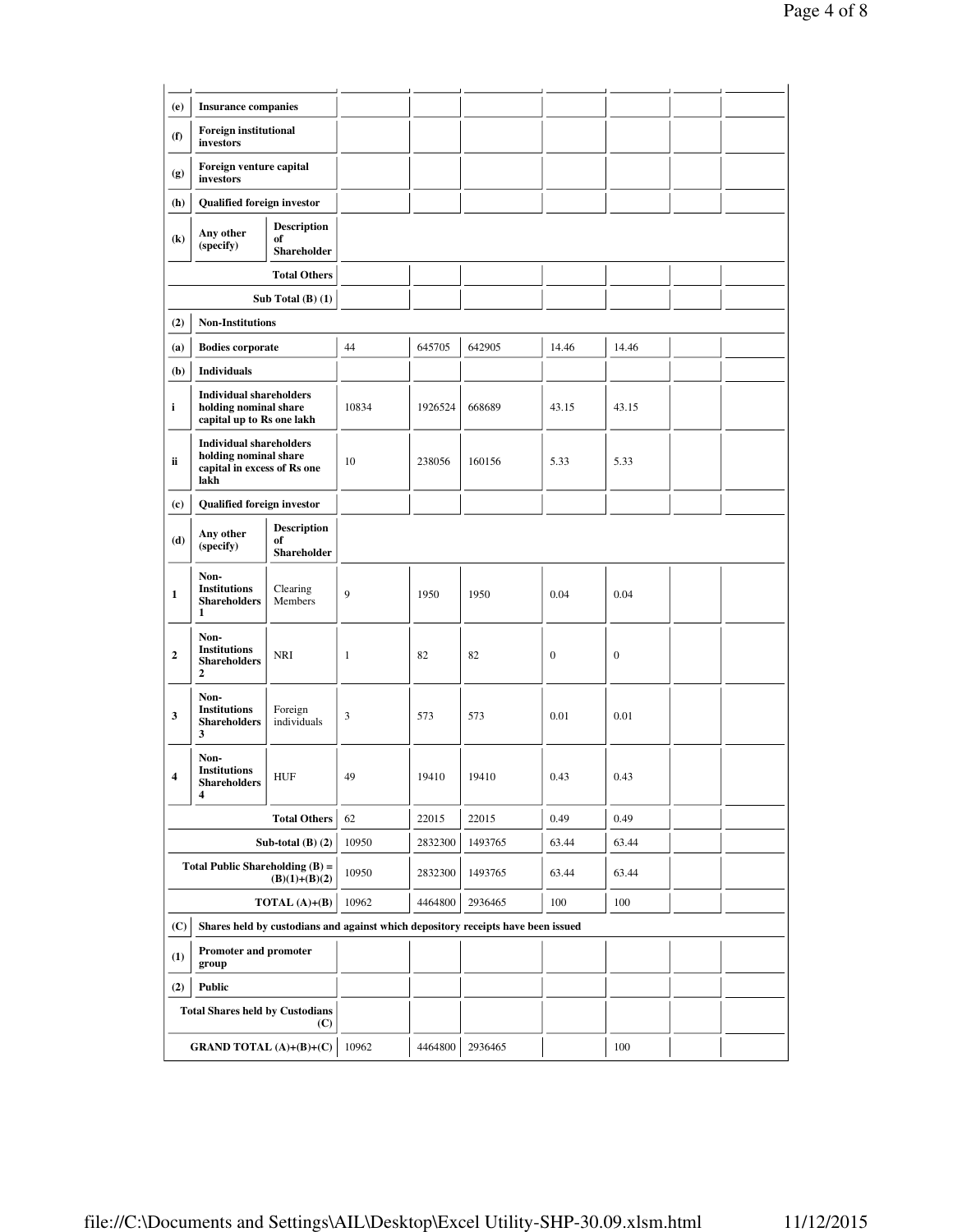## **(I) (b) Statement showing holding of securities (including shares,warrants,convertible securities) of persons belonging to the category Promoter and Promoter Group**

|                                 | Name of the Company: ASHIANA ISPAT LIMITED                          |                                                                                           |                                           |                                                                |                                            |                            |                                                                                       |                                         |                                                                                                      |                                                |                                                                                                                          |                                                                                                                                                                                                               |
|---------------------------------|---------------------------------------------------------------------|-------------------------------------------------------------------------------------------|-------------------------------------------|----------------------------------------------------------------|--------------------------------------------|----------------------------|---------------------------------------------------------------------------------------|-----------------------------------------|------------------------------------------------------------------------------------------------------|------------------------------------------------|--------------------------------------------------------------------------------------------------------------------------|---------------------------------------------------------------------------------------------------------------------------------------------------------------------------------------------------------------|
|                                 | Scrip Code, class of security: 513401, Equity shares                |                                                                                           |                                           |                                                                |                                            |                            |                                                                                       |                                         |                                                                                                      |                                                |                                                                                                                          |                                                                                                                                                                                                               |
| <b>Quarter ended: 30-9-2015</b> |                                                                     |                                                                                           |                                           |                                                                |                                            |                            |                                                                                       |                                         |                                                                                                      |                                                |                                                                                                                          |                                                                                                                                                                                                               |
|                                 |                                                                     | Disclosure of notes on securities belonging to the category "Promoter and Promoter Group" |                                           |                                                                |                                            |                            |                                                                                       |                                         |                                                                                                      |                                                | <b>Notes</b>                                                                                                             |                                                                                                                                                                                                               |
| Sr.<br>No.                      |                                                                     |                                                                                           |                                           |                                                                |                                            |                            |                                                                                       |                                         |                                                                                                      |                                                |                                                                                                                          |                                                                                                                                                                                                               |
|                                 | Name of<br>the<br>shareholder                                       | PAN of<br>Promoter                                                                        | <b>Number</b><br>of the<br>shares<br>held | As a<br>percentage<br>of grand<br>total $(A)$ +<br>$(B) + (C)$ | <b>Encumbered</b><br>- number of<br>shares | As a<br>percentage         | As a<br>percentage<br>of grand<br>total $(A)$ +<br>$(B) + (C)$<br>of clause<br>(I)(a) | <b>Number</b><br>of<br>warrants<br>held | Warrants<br>held as a<br>percentage<br>of total<br>numbers<br>of<br>warrants<br>of the<br>same class | Number of<br>convertible<br>securities<br>held | Convertible<br>securities<br>as<br>percentage<br>of total<br>numbers of<br>convertible<br>securities<br>of same<br>class | <b>Total</b><br>shares<br>(including<br>underlying<br>shares<br>assuming<br>full<br>conversion<br>of<br>warrants<br>and<br>convertible<br>securities)<br>as a<br>percentage<br>of diluted<br>share<br>capital |
| (I)                             | (II)                                                                | $(II)$ $(a)$                                                                              | (III)                                     | (IV)                                                           | (V)                                        | $(VI)=(V)/$<br>$(III)*100$ | (I)(a) (VII)                                                                          | (VIII)                                  | (IX)                                                                                                 | (X)                                            | (XI)                                                                                                                     | (XII)                                                                                                                                                                                                         |
| $\mathbf{1}$                    | <b>PUNEET</b><br><b>JAIN</b>                                        | AAKPJ4342C                                                                                | 224600                                    | 5.03                                                           |                                            |                            |                                                                                       |                                         |                                                                                                      |                                                |                                                                                                                          | 5.03                                                                                                                                                                                                          |
| $\mathbf{2}$                    | <b>NEERAJ</b><br><b>KUMAR</b><br><b>JAIN</b>                        | ACMPJ6145K                                                                                | 221300                                    | 4.96                                                           |                                            |                            |                                                                                       |                                         |                                                                                                      |                                                |                                                                                                                          | 4.96                                                                                                                                                                                                          |
| 3                               | <b>NARESH</b><br><b>CHAND</b>                                       | AAKPJ4343D                                                                                | 220000                                    | 4.93                                                           |                                            |                            |                                                                                       |                                         |                                                                                                      |                                                |                                                                                                                          | 4.93                                                                                                                                                                                                          |
| $\overline{\mathbf{4}}$         | <b>VANDANA</b><br><b>JAIN</b>                                       | ACMPJ6144J                                                                                | 215690                                    | 4.83                                                           |                                            |                            |                                                                                       |                                         |                                                                                                      |                                                |                                                                                                                          | 4.83                                                                                                                                                                                                          |
| 5                               | <b>SANJAY</b><br><b>KUMAR</b><br><b>JAIN</b>                        | acmpj6142q                                                                                | 262500                                    | 5.88                                                           |                                            |                            |                                                                                       |                                         |                                                                                                      |                                                |                                                                                                                          | 5.88                                                                                                                                                                                                          |
| 6                               | <b>NEERAJ</b><br><b>KUMAR</b><br>JAIN &<br><b>SONS HUF</b>          | AAEHN0993F                                                                                | 100000                                    | 2.24                                                           |                                            |                            |                                                                                       |                                         |                                                                                                      |                                                |                                                                                                                          | 2.24                                                                                                                                                                                                          |
| $\overline{7}$                  | <b>NAMAN</b><br><b>JAIN</b>                                         | AJZPJ0563F                                                                                | 100000                                    | 2.24                                                           |                                            |                            |                                                                                       |                                         |                                                                                                      |                                                |                                                                                                                          | 2.24                                                                                                                                                                                                          |
| 8                               | <b>NARESH</b><br><b>CHAND</b><br><b>HUF</b>                         | AAGHN6132E                                                                                | 97410                                     | 2.18                                                           |                                            |                            |                                                                                       |                                         |                                                                                                      |                                                |                                                                                                                          | 2.18                                                                                                                                                                                                          |
| 9                               | <b>UMA JAIN</b>                                                     | AAJPJ9595J                                                                                | 94000                                     | 2.11                                                           |                                            |                            |                                                                                       |                                         |                                                                                                      |                                                |                                                                                                                          | 2.11                                                                                                                                                                                                          |
| 10                              | <b>RENU</b><br>JAIN                                                 | AFPPJ1062F                                                                                | 56000                                     | 1.25                                                           |                                            |                            |                                                                                       |                                         |                                                                                                      |                                                |                                                                                                                          | 1.25                                                                                                                                                                                                          |
| 11                              | SWATI<br>JAIN                                                       | ADLPJ4079J                                                                                | 1000                                      | 0.02                                                           |                                            |                            |                                                                                       |                                         |                                                                                                      |                                                |                                                                                                                          | 0.02                                                                                                                                                                                                          |
| 12                              | <b>ASHIANA</b><br><b>FINCAP</b><br><b>PRIVATE</b><br><b>LIMITED</b> | AAFCA0326F                                                                                | 40000                                     | 0.9                                                            |                                            |                            |                                                                                       |                                         |                                                                                                      |                                                |                                                                                                                          | 0.9                                                                                                                                                                                                           |
| Total                           |                                                                     |                                                                                           | 1632500                                   | 36.56                                                          |                                            |                            |                                                                                       |                                         |                                                                                                      |                                                |                                                                                                                          | 36.56                                                                                                                                                                                                         |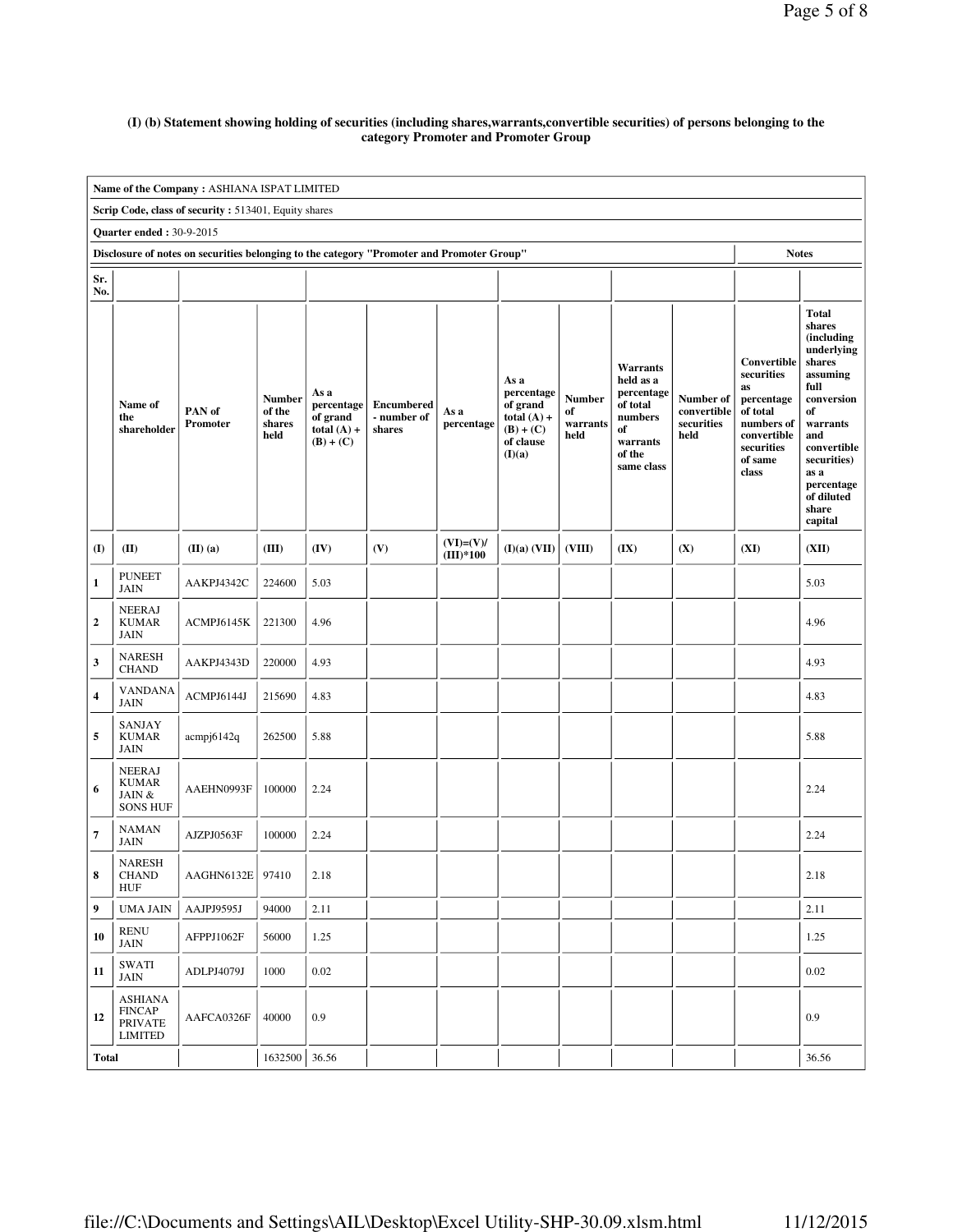#### **(I) (c) (i) Statement showing holding of securities (including shares,warrants,convertible securities) of persons belonging to the category Public and holding more than 1% of the total number of shares**

| Name of the Company: ASHIANA ISPAT LIMITED |                                                                                                                                                                  |                                                      |                                           |                                                                                                                                                                             |                                         |                                                                                                             |                                                |                                                                                                                    |                                                                                                                                                                                                        |  |  |  |
|--------------------------------------------|------------------------------------------------------------------------------------------------------------------------------------------------------------------|------------------------------------------------------|-------------------------------------------|-----------------------------------------------------------------------------------------------------------------------------------------------------------------------------|-----------------------------------------|-------------------------------------------------------------------------------------------------------------|------------------------------------------------|--------------------------------------------------------------------------------------------------------------------|--------------------------------------------------------------------------------------------------------------------------------------------------------------------------------------------------------|--|--|--|
|                                            |                                                                                                                                                                  | Scrip Code, class of security: 513401, Equity shares |                                           |                                                                                                                                                                             |                                         |                                                                                                             |                                                |                                                                                                                    |                                                                                                                                                                                                        |  |  |  |
|                                            | <b>Quarter ended: 30-9-2015</b>                                                                                                                                  |                                                      |                                           |                                                                                                                                                                             |                                         |                                                                                                             |                                                |                                                                                                                    |                                                                                                                                                                                                        |  |  |  |
|                                            | Disclosure of notes on holding of securities of persons belonging to the category "Public" and holding more than<br>one percentage of the total number of shares |                                                      |                                           |                                                                                                                                                                             |                                         |                                                                                                             |                                                |                                                                                                                    |                                                                                                                                                                                                        |  |  |  |
| Sr.<br>No.                                 |                                                                                                                                                                  |                                                      |                                           |                                                                                                                                                                             |                                         |                                                                                                             |                                                |                                                                                                                    |                                                                                                                                                                                                        |  |  |  |
|                                            | Name of the<br>shareholder                                                                                                                                       | PAN of<br><b>Shareholder</b>                         | <b>Number</b><br>of the<br>shares<br>held | Shares as<br>percentage<br>of total<br>number of<br>shares {i.e,<br>Grand<br>Total $(A)$ +<br>$(B) + (C)$<br>indicated<br>in<br>statement<br>at para $(I)$<br>$(a) above\}$ | <b>Number</b><br>of<br>warrants<br>held | <b>Warrants</b><br>held as a<br>percentage<br>of total<br>numbers<br>of<br>warrants<br>of the<br>same class | Number of<br>convertible<br>securities<br>held | Convertible<br>securities as<br>percentage<br>of total<br>numbers of<br>convertible<br>securities of<br>same class | Total<br>shares<br>(including<br>underlying<br>shares<br>assuming<br>full<br>conversion<br>of<br>warrants<br>and<br>convertible<br>securities)<br>as a<br>percentage<br>of diluted<br>share<br>capital |  |  |  |
| (I)                                        | (II)                                                                                                                                                             | $(II)$ $(a)$                                         | (III)                                     | (IV)                                                                                                                                                                        | (V)                                     | (VI)                                                                                                        | (I)(a) (VII)                                   | (VIII)                                                                                                             | (IX)                                                                                                                                                                                                   |  |  |  |
| $\mathbf{1}$                               | <b>KAMDHENU</b><br>STEELS &<br><b>ALLOYS</b><br><b>LIMITED</b>                                                                                                   | AACCK2235Q                                           | 330735                                    | 7.41                                                                                                                                                                        |                                         |                                                                                                             |                                                |                                                                                                                    | 7.41                                                                                                                                                                                                   |  |  |  |
| $\overline{2}$                             | <b>SHREE</b><br><b>GIRIRAJ</b><br><b>SECURITIES</b><br>PVT. LTD.                                                                                                 | AAJCS5637F                                           | 117295                                    | 2.63                                                                                                                                                                        |                                         |                                                                                                             |                                                |                                                                                                                    | 2.63                                                                                                                                                                                                   |  |  |  |
| 3                                          | <b>SATYAM</b><br><b>COMEX</b><br><b>PRIVATE</b><br><b>LIMITED</b>                                                                                                | AAJCS1931J                                           | 68952                                     | 1.54                                                                                                                                                                        |                                         |                                                                                                             |                                                |                                                                                                                    | 1.54                                                                                                                                                                                                   |  |  |  |
| 4                                          | RAGINI<br><b>SINGHAL</b>                                                                                                                                         | AMPPS7918C                                           | 45536                                     | 1.02                                                                                                                                                                        |                                         |                                                                                                             |                                                |                                                                                                                    | 1.02                                                                                                                                                                                                   |  |  |  |
| <b>Total</b>                               |                                                                                                                                                                  |                                                      | 562518                                    | 12.6                                                                                                                                                                        |                                         |                                                                                                             |                                                |                                                                                                                    | 12.6                                                                                                                                                                                                   |  |  |  |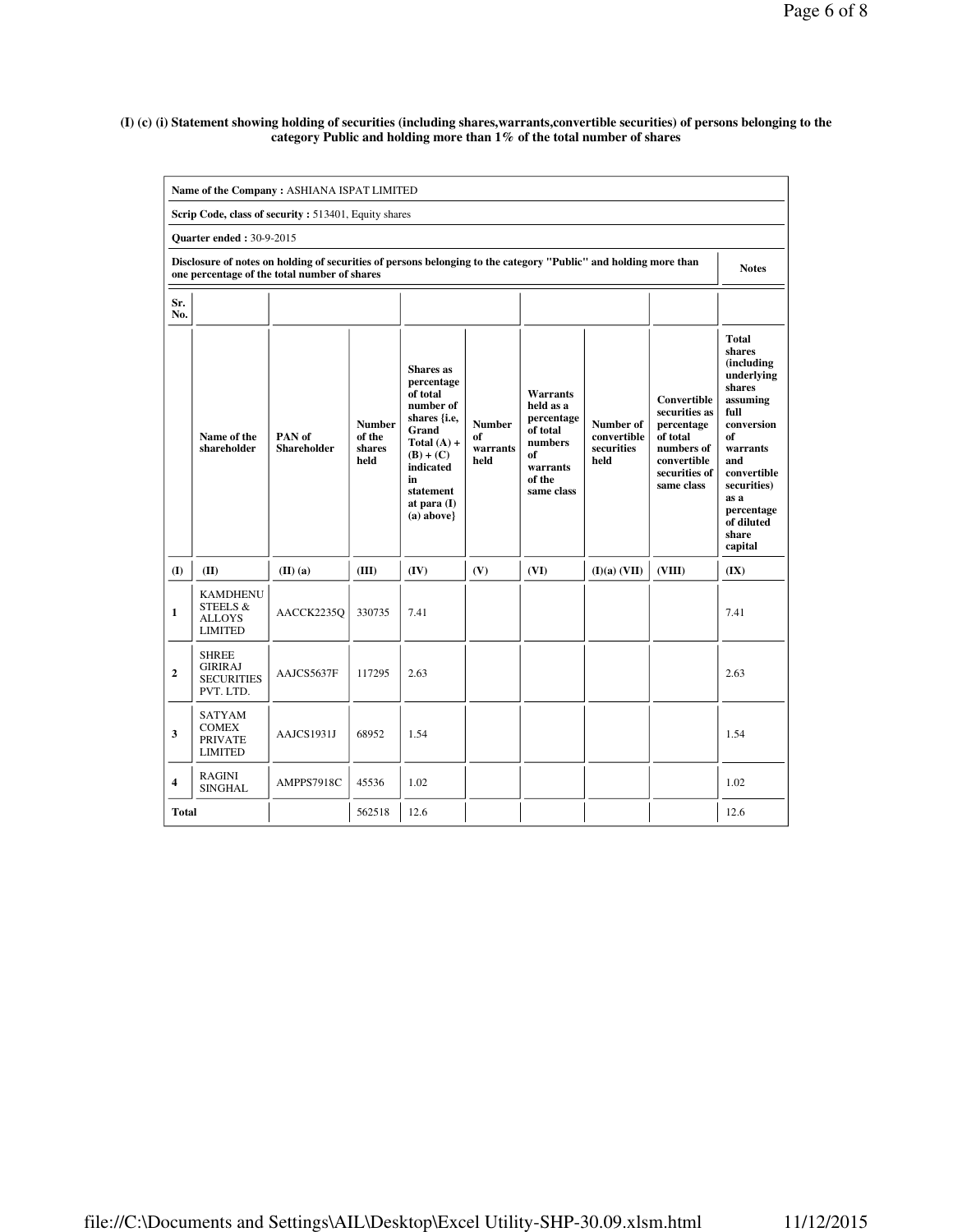#### **(I) (c) (ii) Statement showing holding of securities (including shares,warrants,convertible securities) of persons (together with PAC) belonging to the category Public and holding more than 5% of the total number of shares of the company**

| Name of the Company: ASHIANA ISPAT LIMITED |                                                                                                                                                                                                      |                              |                                           |                                                                                                                                                                                    |                                         |                                                                                                             |                                                |                                                                                                                           |                                                                                                                                                                                                                       |  |  |
|--------------------------------------------|------------------------------------------------------------------------------------------------------------------------------------------------------------------------------------------------------|------------------------------|-------------------------------------------|------------------------------------------------------------------------------------------------------------------------------------------------------------------------------------|-----------------------------------------|-------------------------------------------------------------------------------------------------------------|------------------------------------------------|---------------------------------------------------------------------------------------------------------------------------|-----------------------------------------------------------------------------------------------------------------------------------------------------------------------------------------------------------------------|--|--|
|                                            | Scrip Code, class of security: 513401, Equity shares                                                                                                                                                 |                              |                                           |                                                                                                                                                                                    |                                         |                                                                                                             |                                                |                                                                                                                           |                                                                                                                                                                                                                       |  |  |
|                                            | <b>Ouarter ended: 30-9-2015</b>                                                                                                                                                                      |                              |                                           |                                                                                                                                                                                    |                                         |                                                                                                             |                                                |                                                                                                                           |                                                                                                                                                                                                                       |  |  |
|                                            | Disclosure of notes on holding of securities of persons (together with PAC) belonging to the category "Public" and<br>holding more than five percentage of the total number of shares of the company |                              |                                           |                                                                                                                                                                                    |                                         |                                                                                                             |                                                |                                                                                                                           |                                                                                                                                                                                                                       |  |  |
| Sr.<br>No.                                 |                                                                                                                                                                                                      |                              |                                           |                                                                                                                                                                                    |                                         |                                                                                                             |                                                |                                                                                                                           |                                                                                                                                                                                                                       |  |  |
|                                            | Name of the<br>shareholder                                                                                                                                                                           | PAN of<br><b>Shareholder</b> | <b>Number</b><br>of the<br>shares<br>held | Shares as<br>percentage<br>of total<br>number of<br>shares { <i>i.e.</i><br>Grand<br>Total $(A)$ +<br>$(B) + (C)$<br>indicated<br>in<br>statement<br>at para $(I)$<br>$(a)$ above} | <b>Number</b><br>of<br>warrants<br>held | <b>Warrants</b><br>held as a<br>percentage<br>of total<br>numbers<br>of<br>warrants<br>of the<br>same class | Number of<br>convertible<br>securities<br>held | <b>Convertible</b><br>securities as<br>percentage<br>of total<br>numbers of<br>convertible<br>securities of<br>same class | <b>Total</b><br>shares<br><i>(including)</i><br>underlying<br>shares<br>assuming<br>full<br>conversion<br>of<br>warrants<br>and<br>convertible<br>securities)<br>as a<br>percentage<br>of diluted<br>share<br>capital |  |  |
| (I)                                        | (II)                                                                                                                                                                                                 | $(II)$ $(a)$                 | (III)                                     | (IV)                                                                                                                                                                               | (V)                                     | (VI)                                                                                                        | (I)(a) (VII)                                   | (VIII)                                                                                                                    | (IX)                                                                                                                                                                                                                  |  |  |
| 1                                          | <b>KAMDHENU</b><br>STEELS &<br><b>ALLOYS</b><br><b>LIMITED</b>                                                                                                                                       | AACCK2235O                   | 330735                                    | 7.41                                                                                                                                                                               |                                         |                                                                                                             |                                                |                                                                                                                           | 7.41                                                                                                                                                                                                                  |  |  |
| <b>Total</b>                               |                                                                                                                                                                                                      |                              | 330735                                    | 7.41                                                                                                                                                                               |                                         |                                                                                                             |                                                |                                                                                                                           | 7.41                                                                                                                                                                                                                  |  |  |